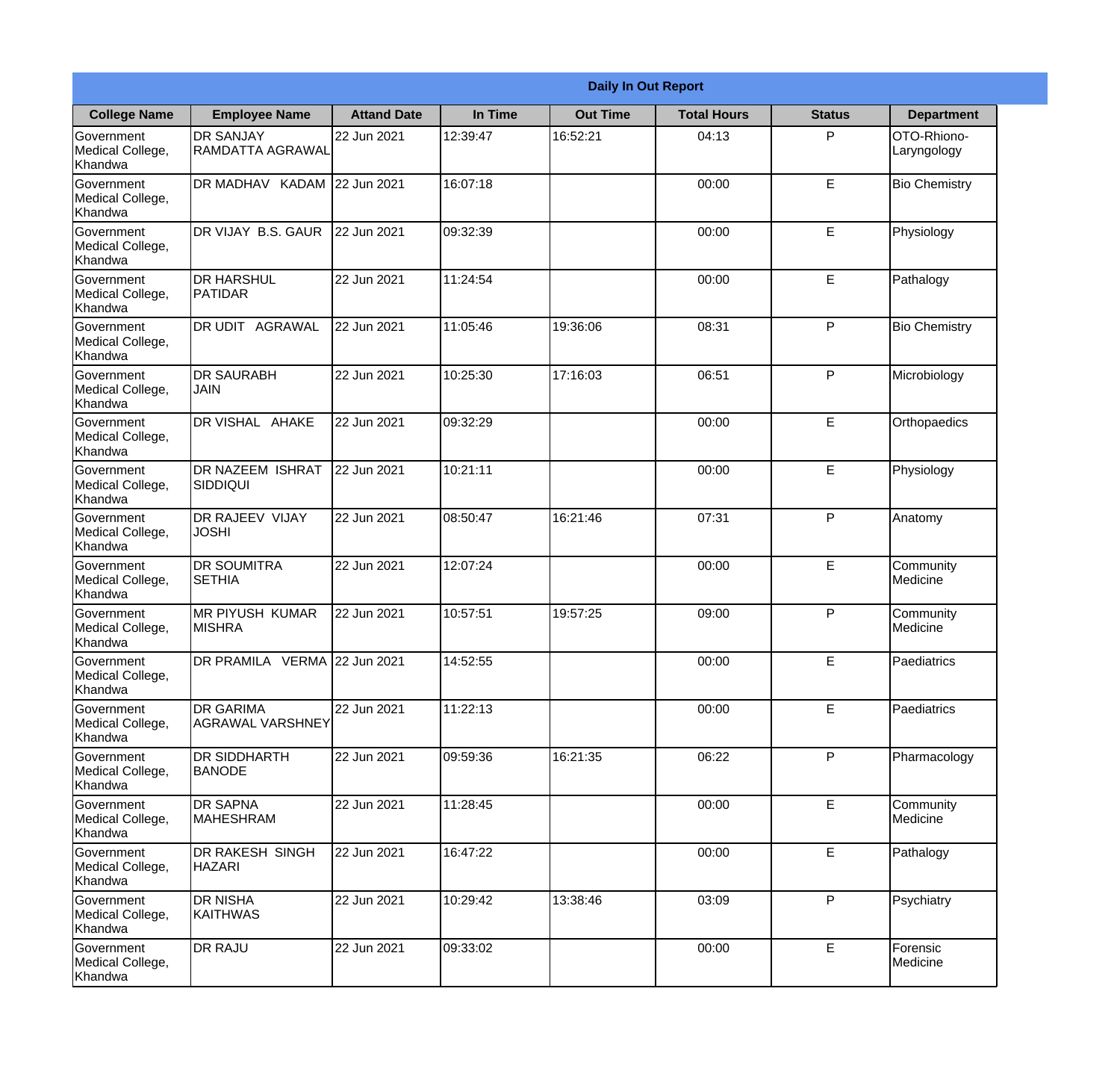| <b>Designation</b>                  | <b>Category</b> |
|-------------------------------------|-----------------|
| Professor                           | <b>Clinical</b> |
| Assistant Professor   Non Clinical  |                 |
|                                     |                 |
| Associate Professor Non Clinical    |                 |
|                                     |                 |
| Assistant Professor Para Clinical   |                 |
| Associate Professor Non Clinical    |                 |
|                                     |                 |
| Associate Professor Para Clinical   |                 |
|                                     |                 |
| Assistant Professor Clinical        |                 |
| Professor                           | Non Clinical    |
|                                     |                 |
| Assistant Professor   Non Clinical  |                 |
| Assistant Professor   Para Clinical |                 |
|                                     |                 |
| Statistician                        | Para Clinical   |
|                                     |                 |
| Professor                           | Clinical        |
| Associate Professor Clinical        |                 |
|                                     |                 |
| Associate Professor Para Clinical   |                 |
| Associate Professor Para Clinical   |                 |
|                                     |                 |
| Professor                           | Para Clinical   |
|                                     |                 |
| Assistant Professor Clinical        |                 |
| Demonstrator/Tutor Para Clinical    |                 |
|                                     |                 |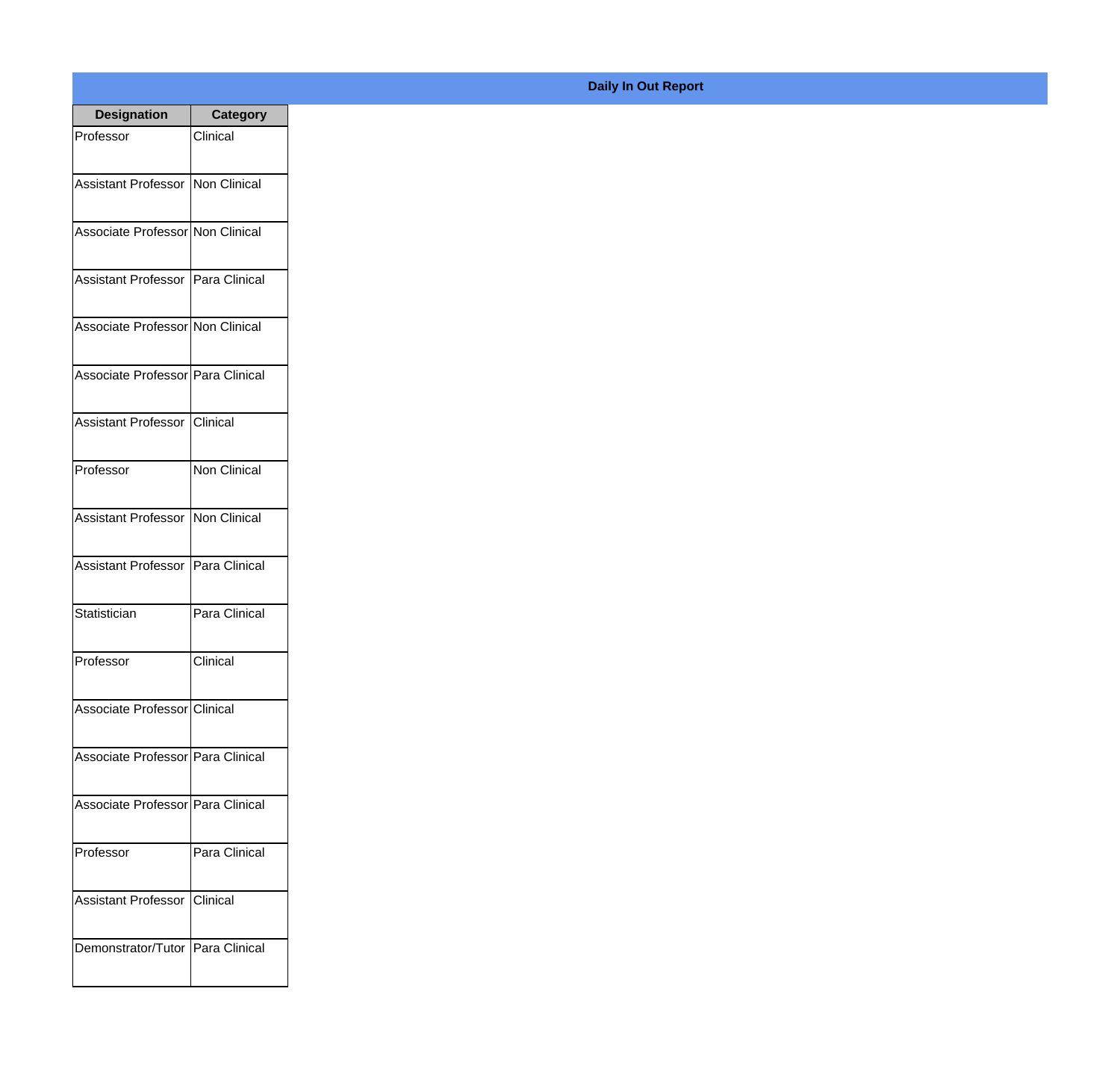|                                                   | <b>Daily In Out Report</b>                       |             |           |          |       |    |                             |  |
|---------------------------------------------------|--------------------------------------------------|-------------|-----------|----------|-------|----|-----------------------------|--|
| <b>Government</b><br>Medical College,<br>Khandwa  | IDR ASHOK<br><b>I</b> BHAUSAHEB NAJAN            | 22 Jun 2021 | 10:44:46  |          | 00:00 | E  | Forensic<br><b>Medicine</b> |  |
| <b>IGovernment</b><br>Medical College,<br>Khandwa | IDR NITESHKUMAR<br>IKISHORILAL<br><b>RATHORE</b> | 22 Jun 2021 | 109:16:47 |          | 00:00 | E  | Pharmacology                |  |
| Government<br>Medical College,<br>Khandwa         | <b>DR PRIYESH</b><br>IMARSKOLE                   | 22 Jun 2021 | 13:39:08  | 17:36:53 | 03:57 | P  | Community<br>Medicine       |  |
| Government<br>Medical College,<br>Khandwa         | <b>DR SANGEETA</b><br><b>CHINCHOLE</b>           | 22 Jun 2021 | 11:03:47  |          | 00:00 | E. | Physiology                  |  |
| Government<br>Medical College,<br>Khandwa         | DR NISHA MANDLOI<br>IPANWAR                      | 22 Jun 2021 | 09:58:50  | 17:30:33 | 07:32 | P  | Obstetrics &<br>Gynaecology |  |
| <b>IGovernment</b><br>Medical College,<br>Khandwa | <b>DR SATISH</b><br><b>CHANDEL</b>               | 22 Jun 2021 | 11:30:01  |          | 00:00 | E. | Pharmacology                |  |
| Government<br>Medical College,<br>Khandwa         | <b>DR PURTI AGARWAL</b><br><b>SAINI</b>          | 22 Jun 2021 | 10:34:27  |          | 00:00 | E  | Pathalogy                   |  |